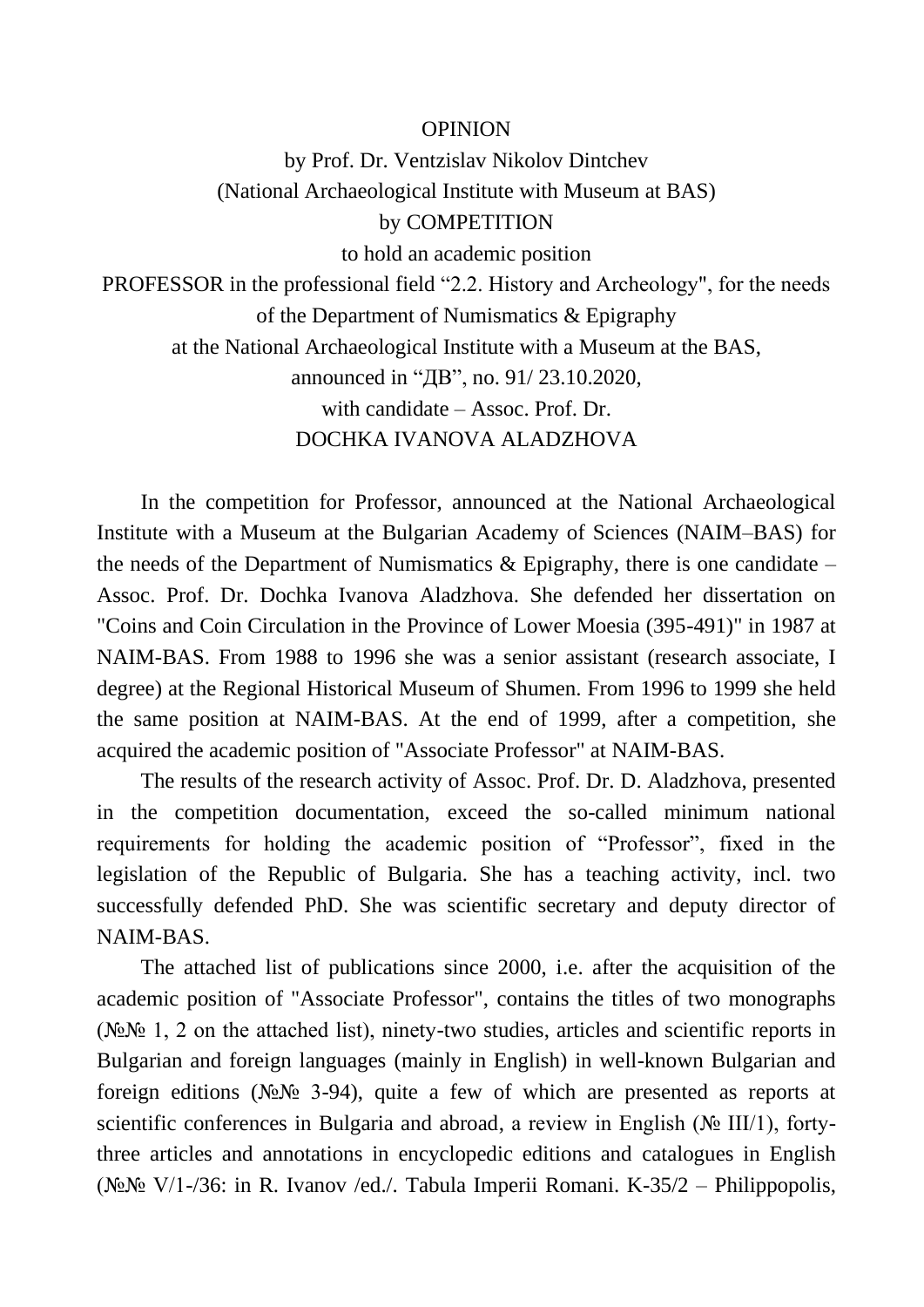Sofia, 2012) and in German (№№ VI/1-/7: in E. Meijden /Katalog Koordination/ Die alten Zivilisationen Bulgariens. Das Gold der Thraker: 15. März – 1. Juli 2007, Antikenmuseum Basel und Sammlung Ludwig, 2007), several articles in popular science editions (№№ IV/1-/4) and three reviews (№№ VII /1, /3 – in memory of colleagues;  $N_2$  VII/2 – for an exhibition).

It is not surprising that the main part of the publications of Assoc. Prof. D. Aladzhova – our long-established numismatist, are about newly discovered or newly interpreted by her numismatic finds, or about the characteristics of coin circulation in certain centers or areas during certain periods. The chronological scope of her interests is from the time of the pre-monetary currency types ( $N<sub>2</sub>$  68) to the Late Middle Ages (e.g.  $\mathbb{N}^{\circ}$  19). The most significant, however, is the number of her publications for the period of Late Antiquity (the end of the  $3<sup>rd</sup>$  – the beginning of the 7th century). All her published numismatic studies are of a contributory nature and have been used by archaeologists and historians.

However, the scientific interests of Assoc. Prof. D. Aladzhova are not limited to numismatic problems. She is also permanently present in the sphragistic historiography with publications on valuable seals from Late Antiquity, originating mainly from Serdica (№№ 62, 64, 69, 72, 73, 78, 80, 84, 91, 93, 94). She does not bother to publish finds such as an interesting gold ring with an inscription from the  $5<sup>th</sup>$  century ( $\mathcal{N}$ <sup>o</sup> 22) or to examine lids for theriac drug jarss from the Late Middle Ages and Bulgarian National Revival (№№ 45, 49). Her first book is dedicated to rare antique silver vessels used as salt pans or for storing other spices, usually found in large, famous treasures from throughout the Roman Empire (D. Aladzhova. Salt, Pepper ... and Archeology. Sofia, 2009, ISBN 978-954-400-088-2). She is also the author of general research on the character and history of larger and smaller sites from the Roman era and Late Antiquity in our country ( $N_2N_2$  14, 35;  $N_2N_2$  V/1-/36).

A distinctive trend in the publishing activity of Assoc. Prof. A. Aladzhova, especially in the last decade, is her orientation towards the study of Roman and late antique Serdica. About a third of the articles presented in the competition procedure and over half of her articles published in the last decade are about numismatic and sphragistic finds from Serdica. They are also the prerequisite for the monograph "Serdica ( $6<sup>th</sup> - 7<sup>th</sup>$  centuries). Money circulation, weights, seals".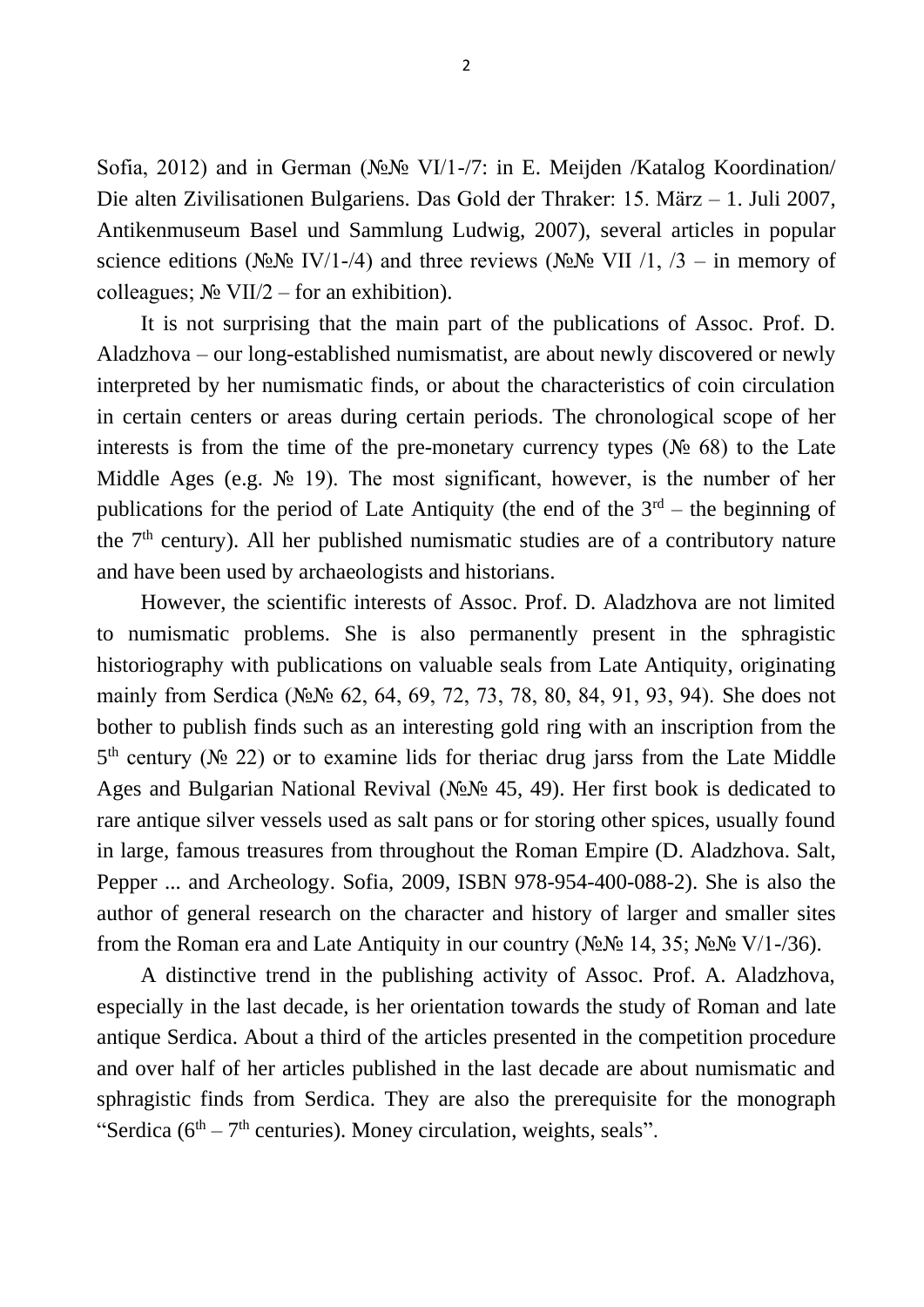The mentioned monographic work was discussed and recommended for publication at an extended meeting of the Department of Numismatics & Epigraphy of NAIM–BAS on October 12, 2020. It will be published as a volume in the series "Excavations and Research" (published by NAIM–BAS). It includes: an introduction (albeit with the title "Instead of an introduction"), which confirms the purpose, subject and chronological scope of the work defined in the title; "First chapter", dedicated to history, sources and historiography with a focus on data and research on Serdica (pp. 6-22); "Second chapter", dedicated to the numismatic finds and the money circulation in Serdica for the whole period of its existence, but with an accent (and catalogue) for the period of the  $6<sup>th</sup>$  – the beginning of the  $7<sup>th</sup>$  century (pp. 23-95); "Third chapter" on the weighting measures found in Serdica (some of which are unique) used in trade and in the control of money circulation (pp. 96-133); "Fourth chapter" for the known seals of Serdica from the  $6<sup>th</sup>$  – the beginning of the 7<sup>th</sup> century (pp. 134-183), the last part of which is dedicated to an interesting group of artifacts – lead plates with inscriptions and monograms (the so-called *signacula*, pp. 173-183); final part containing the main conclusions of the study (pp. 183-188); an impressive bibliographic list (pp. 188-239); applications with maps, photos and tables, illustrating the problems and finds discussed in the study (pp. 242-278).

The discussed monographic work – in the form presented to us, needs some grammatical and stylistic editing. In view of the kind, number, dating and context of the considered numismatic and sphragistic finds, I believe that the chronological boundary in the title could be specified to the beginning or the first quarter of the  $7<sup>th</sup>$ century. Three gold coins from a collective find from the second half of the 7<sup>th</sup> century with an unclear location "in the Sofia region" are presented in the respective chapter, but they are rightly not included "in the analysis of the circulation" (pp. 46, 86). Archaeological excavations in present-day Sofia have not registered any remains, cultural layer or finds relating to the middle and the second half of the 7<sup>th</sup> century.

These remarks, as well as some other remarks that could be made, do not question my assessment of the work under discussion. Its contribution character is indisputable. And this is not only due to the fact that it presents many numismatic and sphragistic finds of importance for the history of Serdica and the Balkans in general at the end of Antiquity. The professional analysis of the finds and the